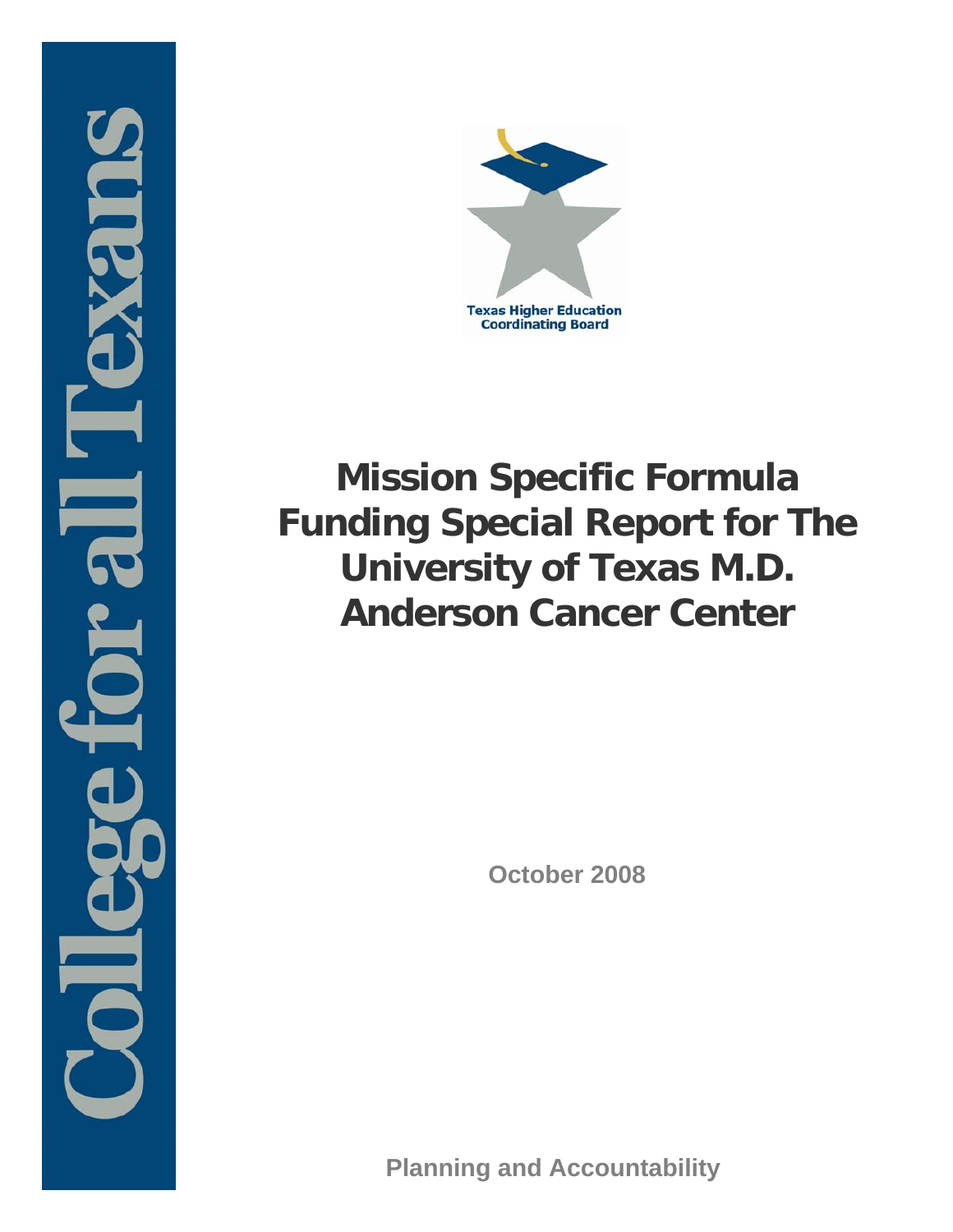

**Texas Higher Education Coordinating Board**

Robert W. Shepard, CHAIR **Harlingen** Harlingen A.W. "Whit" Riter III, VICE CHAIR Tyler Elaine Mendoza, SECRETARY OF THE BOARD San Antonio Charles E. "Trey" Lewis III, STUDENT MEMBER OF THE BOARD Houston Laurie Bricker New York 1999 (1999) 1999 (1999) 1999 (1999) 1999 (1999) 1999 (1999) 1999 (1999) 1999 (1999) 19 Fred W. Heldenfels IV and the state of the Austin Austin Joe B. Hinton Crawford Brenda Pejovich **Dallas** Dallas Dallas Dallas Dallas Dallas Dallas Dallas Dallas Dallas Dallas Dallas Dallas Dallas Dallas Dallas Dallas Dallas Dallas Dallas Dallas Dallas Dallas Dallas Dallas Dallas Dallas Dallas Dallas D Lyn Bracewell Phillips **Bastrop** Bastrop Robert V. Wingo **El Paso** El Paso estableceu en la contrada el estableceu en la contrada el Paso el Paso el Paso

Raymund A. Paredes, COMMISSIONER OF HIGHER EDUCATION

#### **Mission of the Coordinating Board**

The Texas Higher Education Coordinating Board's mission is to work with the Legislature, Governor, governing boards, higher education institutions and other entities to help Texas meet the goals of the state's higher education plan, Closing the Gaps by 2015, and thereby provide the people of Texas the widest access to higher education of the highest quality in the most efficient manner.

#### **Philosophy of the Coordinating Board**

The Texas Higher Education Coordinating Board will promote access to quality higher education across the state with the conviction that access without quality is mediocrity and that quality without access is unacceptable. The Board will be open, ethical, responsive, and committed to public service. The Board will approach its work with a sense of purpose and responsibility to the people of Texas and is committed to the best use of public monies. The Coordinating Board will engage in actions that add value to Texas and to higher education. The agency will avoid efforts that do not add value or that are duplicated by other entities.

The Texas Higher Education Coordinating Board does not discriminate on the basis of race, color, national origin, gender, religion, age or disability in employment or the provision of services.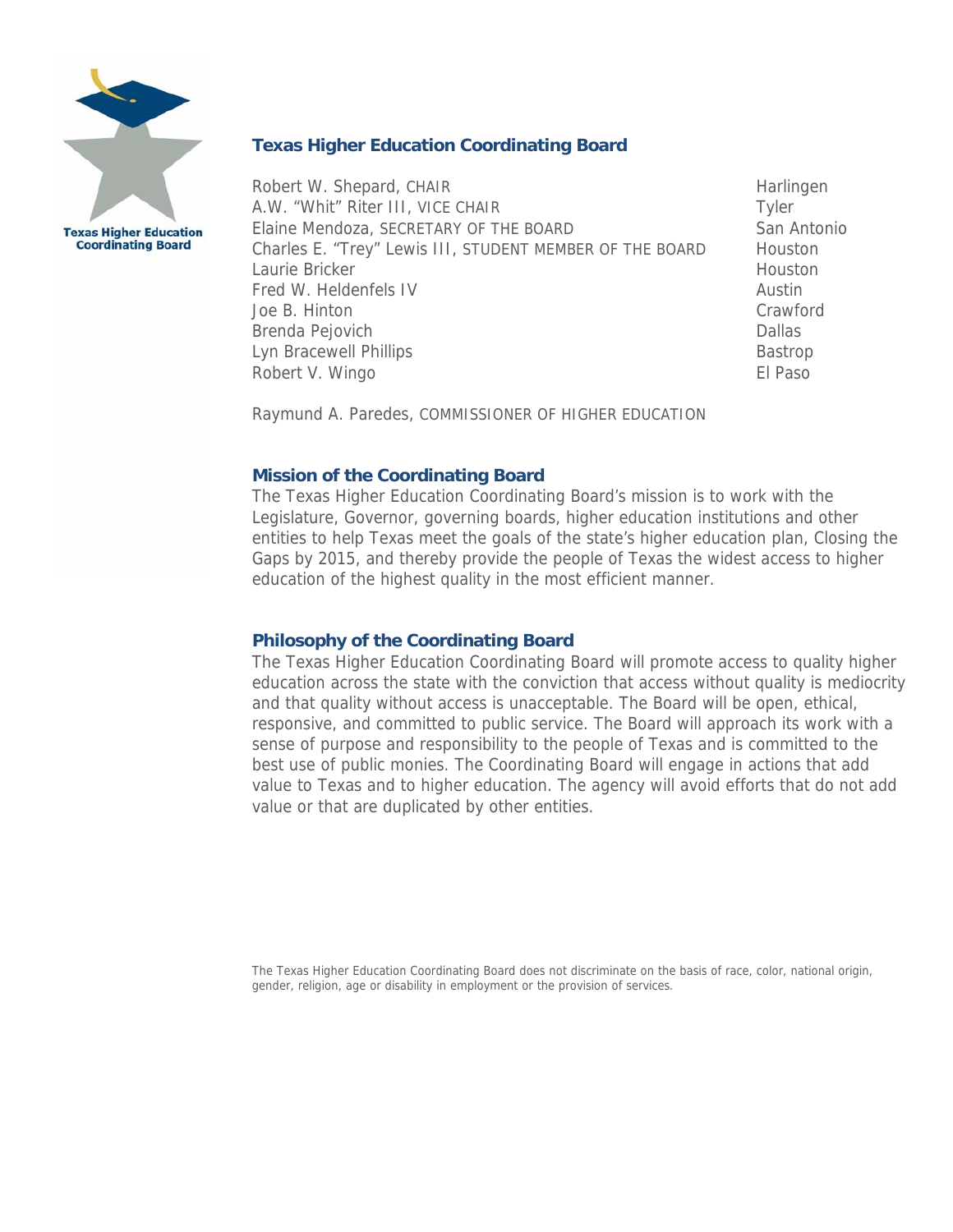Mission Specific Formula Funding Special Report for The University of Texas M.D. Anderson Cancer Center

### **1. Background Information**

Senator Ratliff established formula funding for health-related institutions starting with Fiscal Year (FY) 2000-01. In an effort to move special item funding into formula driven funding, a framework was established for the mission specific formula for The University of Texas M. D. Anderson Cancer Center and The University of Texas Health Center at Tyler starting in FY 2002- 03.

The mission specific change was reported in the Legislative Budget Board's *Fiscal Size-UP 2002-*03 on page 183 as follows:

Two new formulas that apply only to The UT M. D. Anderson Cancer Center and The UT Health Center at Tyler were implemented during the 2002–03 biennium. The formulas are based on the statutory mission of each institution. The UT M. D. Anderson Cancer Center is appropriated General Revenue formula funding for Science Park Operations and for a portion of patient care activities based on the number of new cancer cases in Texas each year. General Revenue Funds for the 2002–03 biennium for this formula total \$49.0 million for patient care activities and \$10.8 million for Science Park operations. These funds were transferred from special item funding previously appropriated to the institution.

The UT Health Center at Tyler is appropriated \$3.6 million in General Revenue formula funding for the biennium for medical education and research items. Funding for this formula item is based on the number of new primary chest disease diagnoses reported in Texas each year. This is new funding for The UT Health Center at Tyler.

According to the General Appropriations Act, HB1, 78th Texas Legislature, Article III, Section 33.6(a) Mission Specific Support (page III-241) for FY 2002-03, the formula for M.D. Anderson was:

…based on the number of new cancer cases each year based upon population estimate projections of the state produced by the Texas State Data Center and California State Cancer Registry incidence rates used as a methodological source by cancer epidemiologists in Texas and throughout the country. General Revenue appropriation for FY 2002 shall be based on the number of new cancer cases reported in 1999, and General Revenue appropriations for FY 2003 shall be based on the number of new cancer cases reported in 2000…

For FY 2002-03 these former special item appropriations for M. D. Anderson were transferred from the special items goal in the General Appropriations Act to the following strategies: B.1.3 Provide Research Support – Science Park Operations; and Strategy D.1.1 Patient Care Activities. In the case of the Patient Care Activities, the mission specific formula funding was included with the already existing Patient Care Activities strategy that was funded by a much larger amount of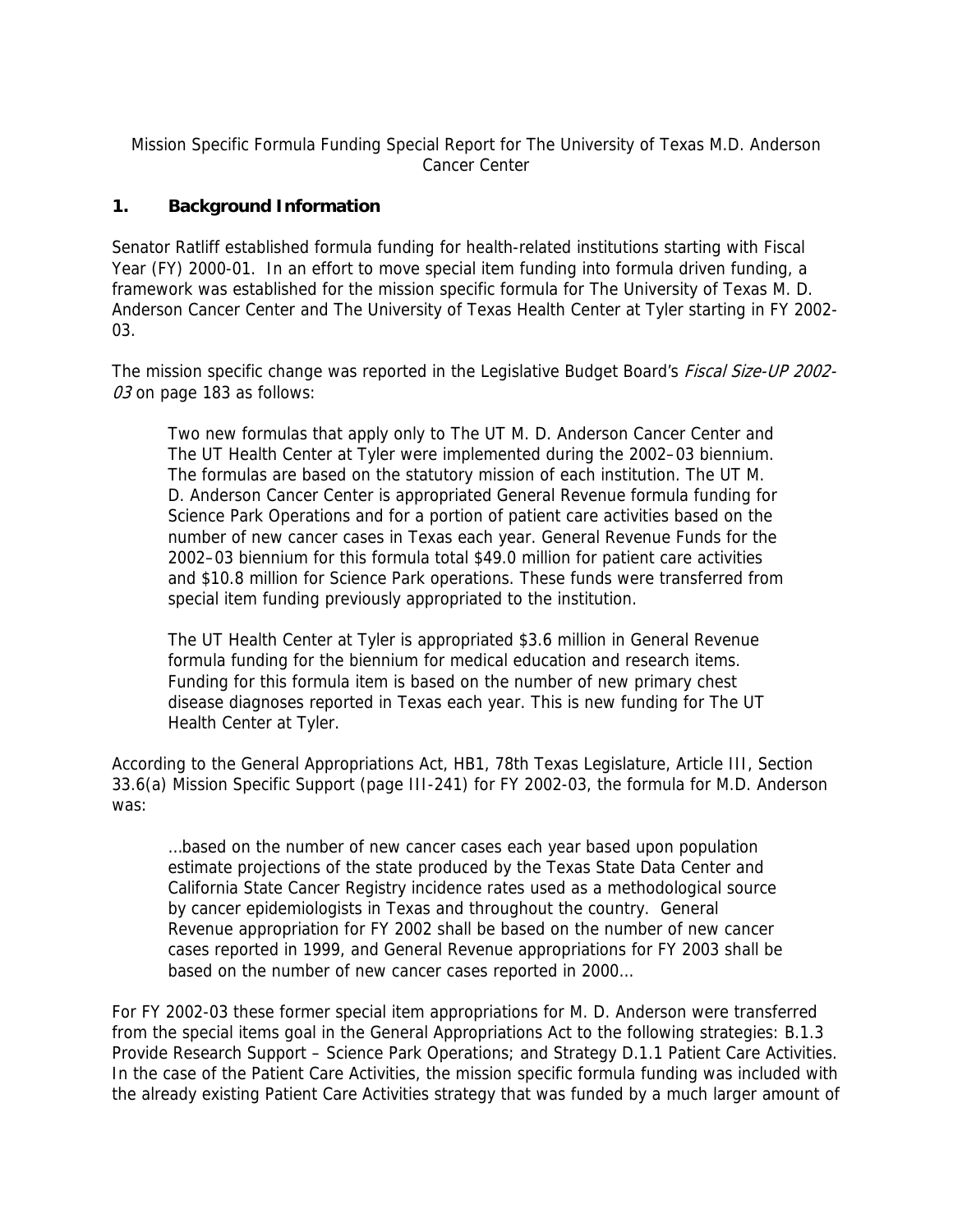non-formula funding.

The mission specific funding methodology remained unchanged for FY 2004-05 and FY 2006- 07. Starting in FY 2008-09, the 80th Legislature changed the basis of the formula to use the total number of Texas cancer patients served at M. D. Anderson instead of the California State Cancer Registry rates. Additionally the base period used for counting cancer patients changed.

Under the old formula, the cases used for FY 2002 were based upon cases reported in 1999, a three-year lag. The lag in the base period continued until FY 2008-09. Under the formula for FY 2008-09, cases used for both fiscal years were from 2004, a lag of four years for the first year of the biennium and a lag of five years for the second year of the biennium.

#### **2. Review of Mission Specific Formula Funding for FY 2008-09**

The new operations formula, formerly the mission specific formula, methodology for M. D. Anderson uses the total number of Texas cancer patients served at M. D. Anderson times an established rate per case to determine the amount of funding for this formula. The rate established for FY 2008-09 was based on maintaining the appropriation level from FY 2006-07. As a result, the increase in cancer cases did not result in an increase in state appropriations.

While the basic formula has not changed, the use of M. D. Anderson's own count of Texas cancer patients as the source of the number of patients is a change from the use of The California State Cancer Registry in conjunction with the use of estimated Texas population projections.

In reviewing the new basis for the formula on a historical basis, the number of cancer (malignant) cases has increased from 31,613 in FY 2001 to 45,373 in FY 2007. Cancer cases comprise the majority of cases handled by M. D. Anderson. A schedule by year of cases is provided in the following table:

#### **M.D. Anderson Cancer Center Texas Patients by Disease Type FY 2001 - FY 2007**

| Disease Type       | <b>FY 2001</b> | FY 2002 | FY 2003 | <b>FY 2004</b> | <b>FY 2005</b> | <b>FY 2006</b> | <b>FY 2007</b> |
|--------------------|----------------|---------|---------|----------------|----------------|----------------|----------------|
| Malignant          | 31.613         | 33.199  | 35.466  | 37.894         | 40.166         | 42.437         | 45.373         |
| Benign             | 2.076          | 2.311   | 2.471   | 2.729          | 3.239          | 3.840          | 4.267          |
| Non-Neoplastic     | 5.992          | 7.811   | 8.490   | 8.904          | 9.792          | 9.954          | 10.445         |
| <b>Total Cases</b> | 39.681         | 43.321  | 46.427  | 49.527         | 53.197         | 56.231         | 60.085         |

Source: M.D. Anderson Cancer Center 4-08

1 - Non-Malignant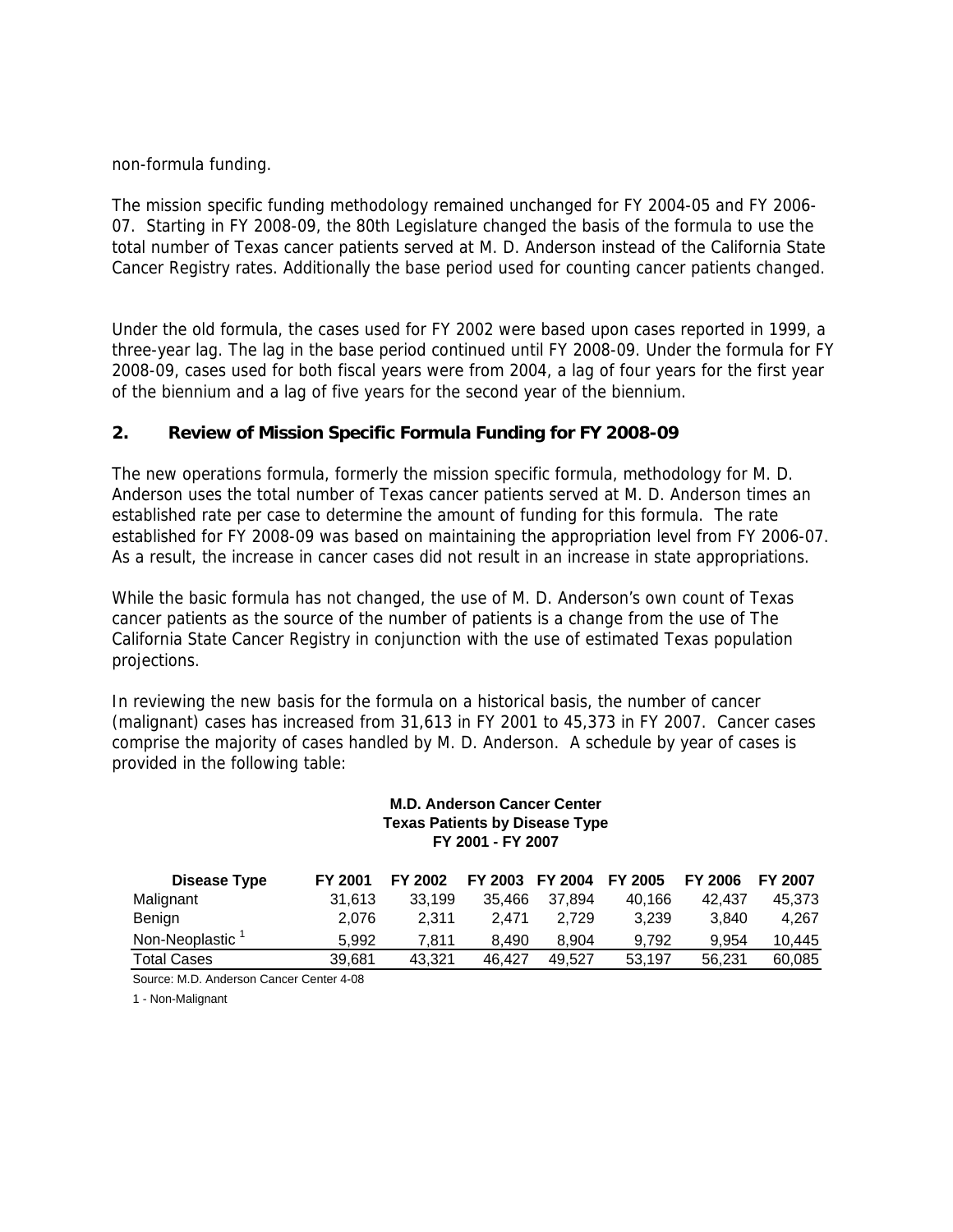Analysis of the cancer (malignant) cases shows a stable growth rate between 5 percent and 6.9 percent from FY 2001 through FY 2007, while total cases have increased from 5.7 percent to 9.2 percent. Yearly details are provided in the table below:

|                    | <b>FY01</b> | <b>FY02</b> | <b>FY03</b> | <b>FY04</b> | <b>FY05</b> | <b>FY06</b> |
|--------------------|-------------|-------------|-------------|-------------|-------------|-------------|
| Disease Type       | to FY02     | to FY03     | to FY04     | to FY05     | to FY06     | to FY07     |
| Malignant          | 5.0%        | 6.8%        | 6.8%        | $6.0\%$     | 5.7%        | 6.9%        |
| Benign             | 11.3%       | 6.9%        | 10.4%       | 18.7%       | 18.6%       | 11.1%       |
| Non-Neoplastic     | 30.4%       | 8.7%        | 4.9%        | $10.0\%$    | 1.7%        | 4.9%        |
| <b>Total Cases</b> | $9.2\%$     | 7.2%        | 6.7%        | 7.4%        | 5.7%        | 6.9%        |

In the prior mission specific formula, the use of California registry rates coupled with Texas population to determine number of cases is an indirect method of determining cancer cases for M. D. Anderson. This method produces a number of cases that may or may not relate to the actual number of cancer cases that M. D. Anderson treats in a given year since the underlying assumption is that M. D. Anderson's case load would mirror those data sources. As seen from the comparison of data below, the previous method greatly overstated the number of cancer cases by 47,000 – 48,000 in comparison to actual treated cases as recorded by M. D. Anderson.

#### **Comparison of California Cancer Registery Rates vs. M.D. Anderson Total Number of Cancer Cases FY 2001 - FY 2004**

|                              | <b>FY 2001</b> | FY 2002 | <b>FY 2003</b> | <b>FY 2004</b> |
|------------------------------|----------------|---------|----------------|----------------|
| Calif. Rates X TX Population | 79.950         | 81.421  | 83.167         | 85,000         |
| M.D. Anderson                | 31.613         | 33.199  | 35.466         | 37,894         |
| Difference                   | 48.337         | 48.222  | 47.701         | 47.106         |

With the conversion of special item funding into mission specific funding being equivalent in terms of appropriations in FY 2002-03, the effect of the overstatement in rates worked to create a rate per case that was lower than if M. D. Anderson counts were used. This practice results in the rate-per-case stemming from of the number of cases reported versus the available funding.

## **3. Conclusion**

Based upon our review of these methodologies, the use of M. D. Anderson case numbers provides an accurate method of determining funding for the operations formula. Additionally, the Coordinating Board would recommend that if sufficient funding is not available to fully fund the operations formula that the cost-per-case amount be maintained and that the funding be stated as a given percent, instead of reducing the cost-per-case to fit available funding. The recommendation is in line with a similar recommendation made in the Coordinating Board's Health-Related Institutions' formula funding recommendations previously submitted in April 2008.